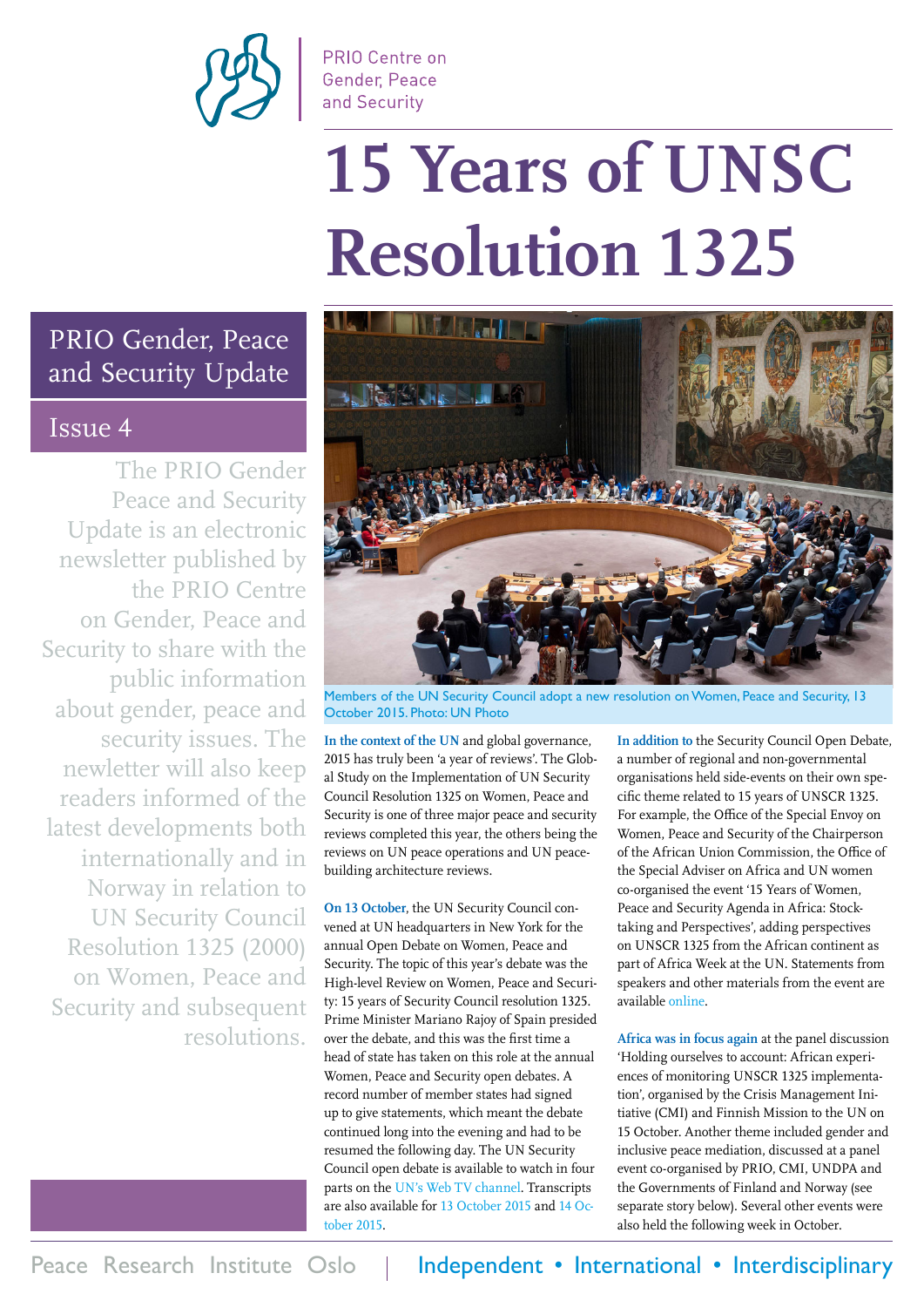**Torunn L. Tryggestad**, senior researcher and Director of the PRIO Centre on Gender, Peace and Security, together with PRIO doctoral researcher Jenny K. Lorentzen and research assistant Julie Marie Hansen, travelled to New York to be part of these important events. Below, Tryggestad gives an analysis of the Global Study on the implementation of UNSCR 1325 in relation to other events in New York that week.

### *The Global Study*

**The Global Study** forms part of the larger review of the Women, Peace and Security agenda that has been conducted over the past year. It was requested by the UN Security Council in Resolution 2122, adopted in October 2013. In this resolution, the Security Council invites the UN Secretary-General to conduct a review of the implementation of UNSCR 1325.

**Radhika Coomaraswamy**, former Special Representative for Children and Armed Conflict, was appointed lead author of the study, supported by a High-Level Advisory Group comprised of 17 individuals representing all regions of the world. The mandate of the Global Study was to identify gaps and challenges in the implementation of UNSCR 1325, as well as emerging trends. And, most importantly, to identify priorities for action.

**At 417 pages** the Global Study is comprehensive and ambitious. Entitled '[Preventing Conflict,](http://wps.unwomen.org/~/media/files/un women/wps/highlights/unw-global-study-1325-2015.pdf)  [Transforming Justice, Securing the Peace](http://wps.unwomen.org/~/media/files/un women/wps/highlights/unw-global-study-1325-2015.pdf)', the study provides analysis and findings backed up by thorough references to the most recent research and updated data. Some of the research was also commissioned by the study secretariat, UN Women.

**Early on it was announced** that the study team would go about their work applying an inclusive work method. Extensive consultations were held with various UN entities, member states, regional organizations and civil society organisations. Member states and various international and regional organizations sent in over 60 submissions with their input to the study. Many civil society organisations mobilized: the study secretariat received input from 47 organizations, academics and research institutions. A survey of civil society organisations was also conducted, generating responses from 317 organizations in 71 countries. This inclusive method may explain the comprehensive end result. Still, criticism has been raised, amongst others from women's organisations in Latin America, that the study



Julienne Lusenge speaks at the UN Security Council Open Debate on Women, Peace and Security, 13 October 2015. Photo: UN Photo

was not inclusive enough. Little information was made available about the Latin American consultations, and very few civil society organizations were represented. The inputs from civil society groups were dominated by organizations from the Global North, it has been claimed.

#### *Findings and recommendations*

**The key findings** from the Global Study include:

- A comprehensive normative framework has been developed, especially on sexual violence in conflict
- Less has been achieved on women's participation
- Progress continues to be measured in 'firsts' rather than in standard practices
- Worrying lack of funding
- 15 years on, only 54 member states have national action plans for the implementation of UNSCR 1325
- The rise of violent extremism has led to increased threats to women, requiring more resources to be spent on counter-terrorism measures.

**The findings present** a generally negative view of insufficient implementation of UNSCR 1325. Julienne Lusenge, President of Female Solidarity for Integrated Peace and Development in Eastern DRC, echoed the general feeling of disappointment among civil society actors at the insufficient implementation of the resolution, in

particular in taking concrete action to address sexual violence in conflict despite a comprehensive normative framework. Speaking during the opening of Security Council debate, Lusenge said: "I thought long and hard before deciding to come back here, and wondered whether or not it was worth the effort."

**Based on the Global Study** review and its findings, the UN Secretary-General submitted a report to the UN Security Council ahead of the Security Council Open Debate on Women, Peace and Security held on 13 October 2015. At the open debate, a new resolution – [UNSCR 2242](http://www.securitycouncilreport.org/atf/cf/%7B65BFCF9B-6D27-4E9C-8CD3-CF6E4FF96FF9%7D/s_res_2242.pdf)  [\(2015\)](http://www.securitycouncilreport.org/atf/cf/%7B65BFCF9B-6D27-4E9C-8CD3-CF6E4FF96FF9%7D/s_res_2242.pdf) – was unanimously adopted. UNSCR 2242 (2015) is based on the UN Secretary-General's report and the Global Study's findings and recommendations.

**Some of the most important** recommendations from the Global Study include:

- A minimum of 15% of all peace and security programming should be earmarked for women and gender equality projects.
- A funding mechanism that can rapidly disburse financial support to local women peacebuilders should be established. This recommendation has formed the basis for the specialized funding instrument 'Global Acceleration Instrument' included in UNSC 2242 (2015).
- A Security Council Working Group should be established to ensure that information is available on country-specific gender issues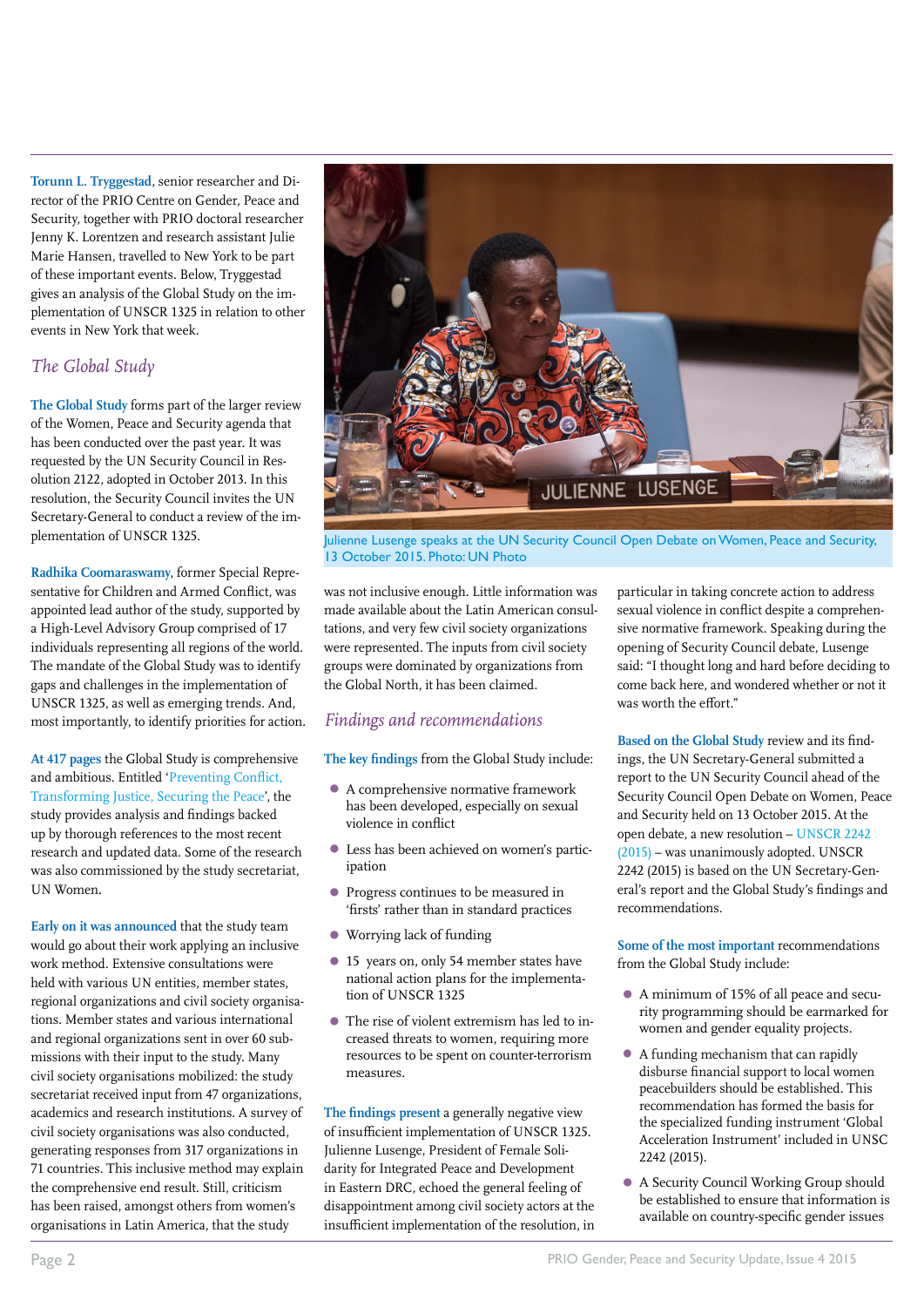when the Security Council, for example, discusses and adopts mandates for new peace operations. Critics have argued that it will be challenging to have such a group work effectively as long as there is weak or absent analytical capacity in, for example, UN Women field offices. And the prospects of securing funding to establish such capacities are not promising.

- An Assistant Secretary-General (ASG) for Women, Peace and Security within UN Women should be appointed. This recommendation does not seem to gain support.
- A senior gender advisor should be appointed in the office of every Special Representative.
- The gender divisions within the Department of Political Affairs and the Department of Peacekeeping Operations should be strengthened.

(All 200 recommendations can be found in [An](http://wps.unwomen.org/~/media/files/un women/wps/highlights/unw-global-study-1325-2015.pdf)[nex I of the study.](http://wps.unwomen.org/~/media/files/un women/wps/highlights/unw-global-study-1325-2015.pdf))

#### *What's next for UNSCR 1325?*

**The world has changed** a lot since 2000 when UNSCR 1325 was adopted. This means that new issues and dilemmas must also be addressed in relation to the Women, Peace and Security agenda. Echoing the statement made by the UN Secretary-General at the Security Council Open Debate in October, the Global Study forms part of an important agenda for change – an agenda for change that the UN is grappling with as we speak. In the years to come, the Global Study will be the reference document for WPS advocates, among them UN staff, member states, civil society organizations and researchers. However, in terms of what the next 15+ years of UNSCR 1325 will look like, some major issues of concern remain.

**Two concerns in particular** were repeatedly raised at the various side-events in New York organized around the 15th anniversary and review. The first, as it was argued, is the growing tendency to closely link the WPS agenda with efforts to fight violent extremism. The fear is that arguments for protecting women will be used as an excuse for military operations without properly exploring other options first. Some also fear that women will be increasingly identified as key partners on the ground in fighting violent extremists, and thereby be made even more vulnerable to counter-attacks by extremists.

**The second, and perhaps more pressing**, concern

is the continued lack of funding of the WPS agenda. This is a genuine concern that had already been felt when the financial crisis hit many UN member states around 2008. Recent developments in Europe, which have led to more and more key donor countries spending larger chunks of their funds for development cooperation on addressing the migration crisis in their own countries, adds to the funding concerns felt by both the UN system and the many civil society organisations doing WPS-related work in conflict-affected countries and regions. Among donors restructuring their policies for development cooperation we also find the Nordic countries, known to be the most trusted friends of the WPS agenda both politically and financially. The direct implications for the WPS agenda of their revised strategies, priorities and budget allocations are yet to be seen.

Torunn L. Tryggestad, Director of the PRIO Centre of Gender, Peace and Security

## 1325 at 15 Side-Event: Gender and Inclusive Mediation

**On 14 October 2015**, PRIO, in co-operation with the Crisis Management Initiative (CMI), the UN Department for Political Affairs (UNDPA) and the Governments of Norway and Finland, hosted a panel discussion on 'Gender and Inclusive Mediation'. The side-event, which was held at the UN Secretariat in New York, was one of many other events marking the 15th anniversary and review of UN Security Council Resolution 1325 on Women, Peace and Security.

**The panel discussion** was organized to present key messages from the High-Level Seminars on Gender and Inclusive Mediation Processes, following the successful completion of the first seminar series in June 2015. It was also a chance for former seminar participants to share lessons learned which can inform renewed efforts to implement the Women, Peace and Security agenda.

**The High-Level Seminar series** is a training initiative launched in 2013 by PRIO, CMI and UNDPA. Six seminars have been organized in Oslo and Helsinki for envoys, senior mediators and their teams. Training high-level participants aims to generate more consultative processes by promoting women's effective participation and

building inclusive, gender-sensitive mediation capacity at international, regional and national levels. It is designed to provide participants with practical 'how-to' strategies and tools for designing more inclusive peace processes and gender-relevant provisions in peace agreements. (Read more about the High-Level Seminar [here.](https://www.prio.org/Projects/Project/?x=1651))



Tone Skogen, Norwegian State Secretary, at the 'Gender and Inclusive Mediation' event, New York, 14 October 2015. Photo: NorwayUN

**At the side-event**, opening remarks were given by the Assistant Secretary-General of UNDPA Tayé-Brook Zerihoun, the Permanent Representative of Finland to the UN Kai Sauer, Norwegian Secretary of State Tone Skogen and Finnish Minister of State Elisabeth Rehn. Seminar alumni Monica McWilliams and Lisa Buttenheim followed with a discussion about their own experiences from peace processes and what they learned from the High-Level Seminar.

**Monica McWilliams**, who is Professor of women's studies and social policy at Ulster University and founding member of the Northern Ireland Women's Coalition party, credited the High-Level Seminar for "putting the homework for mediators and negotiators out there". Lisa Buttenheim drew on her experience as Special Representative of the Secretary-General and head of the UN Peacekeeping Force in Cyprus, pointing out that peace agreements require a process, substance and implementation – and gender should have a presence throughout.

The panel discussion is available to watch online [here.](http://webtv.un.org/meetings-events/other-meetingsevents/watch/panel-discussion-on-gender-and-inclusive-mediation-processes-%E2%80%90-unscr-1325-anniversary-event/4559677420001)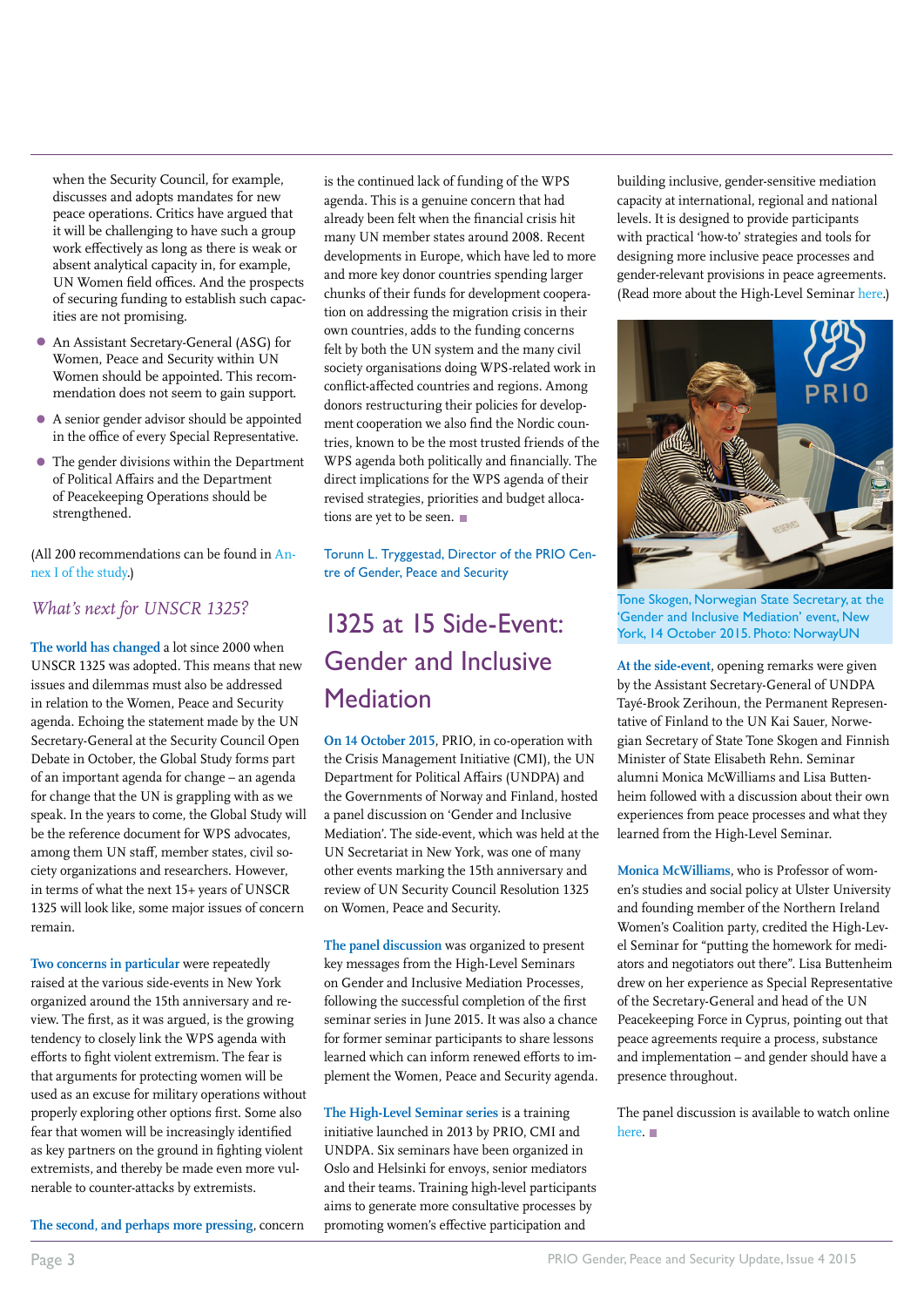### Launch of the Nordic Women Mediators' **Network**

**In a joint initiative**, the Governments of Denmark, Finland, Iceland, Norway and Sweden have established a new Nordic Women Mediators' Network (NWMN). The aim of the NWMN is to redress the situation of women's underrepresentation in formal peace processes by increasing the number of Nordic women in peace mediation. The NWMN is inspired by a South African women mediators' network and will connect to and promote networks of women mediators in the Global South and other regions. The NWMN is an example of the Nordic countries' implementation of UN Security Council Resolution 1325 on Women, Peace and Security, where member states are called on to promote and support women's participation in peace processes.

**On 27 November**, the NWMN was officially launched with an event at the Nobel Peace Centre in Oslo, co-organized by the Norwegian Ministry of Foreign Affairs, PRIO and the Norwegian Peacebuilding Resource Centre (NOREF). The public launch included speeches and discussion from representatives of the Nordic ministries of foreign affairs: Tore Hattrem, State Secretary of Norway; Ann Bernes, Ambassador for Gender Equality and Coordinator of Sweden's Feminist Foreign Policy at the Swedish MFA; Peter Stenlund, Secretary of State of Finland; and

Stefán Haukur Jóhannesson, Permanent Secretary of State of Iceland. Hattrem emphasized the rationale behind the network that the Nordic countries should lead by example by ensuring gender balance in Nordic mediation teams as well as including a gender perspective in their mediation efforts.

**A high-level panel discussion** followed, focusing on whether women mediators can make today's peace mediation more fit for purpose. Panellists included members of the NWMN's Advisory Group which comprises of senior women mediators and negotiators: Hilde Frafjord Johnson, former Special Representative of the Secretary-General for South Sudan and Visiting Fellow at the Norwegian Institute for Foreign Affairs; Karin Landgren, former UN Undersecretary-General; Elisabeth Rehn, Finnish Minister of State; and Gréta Gunnarsdóttir, Human Rights Director at the Ministry of Foreign Affairs of Iceland and former Permanent Representative of Iceland to the UN. PRIO Director Kristian Berg Harpviken, who chaired the panel, commented that the Advisory Group had brought new insights into the general debate on peace mediation.

**In the afternoon**, NWMN members convened for their inaugural meeting, chaired by Torunn L. Tryggestad (PRIO) and Laura Mitchell (NOREF). The meeting was a chance for members to discuss with the Nordic foreign ministries and operational partners what they envision the role, activities and future of the NWMN to be. Operational partners include PRIO and NOREF



Inaugural meeting of the Nordic Women Mediators' Network in Oslo, 27 November 2015. Photo: Julie Lunde Lillesæter

(Norway), Crisis Management Initiative (Finland), Folke Bernadotte Academy (Sweden) and UNU-GEST (Iceland).

**Also at the inaugural meeting** were Andre Groenewald, Director of the Mediation Support Unit at the Ministry of Foreign Affairs of South Africa, and Queen Anne Zondo, Ambassador of South Africa to Norway, who shared experiences from the Getrude Shope Annual Dialogue Forum on Conflict Resolution and Peacemaking, the South African women mediators' network that inspired the NWMN. The South African initiative aims to ["train and mentor South African](http://www.sabc.co.za/news/a/158ac08049a5050b8e358ea84320b537/DIRCO-names-conflict-resolution-forum-after-Getrude-Shope-20152808)  [women in conflict resolution to grow a new pool](http://www.sabc.co.za/news/a/158ac08049a5050b8e358ea84320b537/DIRCO-names-conflict-resolution-forum-after-Getrude-Shope-20152808)  [of mediators](http://www.sabc.co.za/news/a/158ac08049a5050b8e358ea84320b537/DIRCO-names-conflict-resolution-forum-after-Getrude-Shope-20152808)."

**Tuija Talvitie**, Executive Director of the Crisis Management Initiative, pointed to a similar aim in the Nordic region – that the NWMN presents a good opportunity to change the situation whereby women are underrepresented in mediation (for example, the UN has yet to appoint a female chief mediator) by supporting a Nordic group of women mediators.

### Norway marks 15 years of UNSC Resolution 1325

**On 19 November 2015**, the Norwegian ministries of Foreign Affairs and Defence hosted the event '15 Years of Women, Peace and Security. What now?' in Oslo. The event, which was chaired by Inger Skjelsbæk, Research Professor at PRIO and Associate Professor of Psychology at the University of Oslo, was Norway's celebration of the 15th anniversary of UNSCR 1325. Torunn L. Tryggestad, senior researcher and Director of the PRIO Centre on Gender, Peace and Security, held a presentation of the [global study o](http://wps.unwomen.org/~/media/files/un women/wps/highlights/unw-global-study-1325-2015.pdf)n the implementation of UNSCR 1325. (See the top story for more on Tryggestad's analysis of the global study.)

#### **Norwegian Foreign Minister Børge Brende**

and Norwegian Defence Minister Ine Eriksen Søreide spoke about the next steps for the Women, Peace and Security agenda in Norway. Søreide stressed that the Women, Peace and Security agenda should not be a 'side event' but rather fully integrated into policy frameworks. She cited NATO as an example of where UNSCR 1325 has become "the DNA" of the organisation.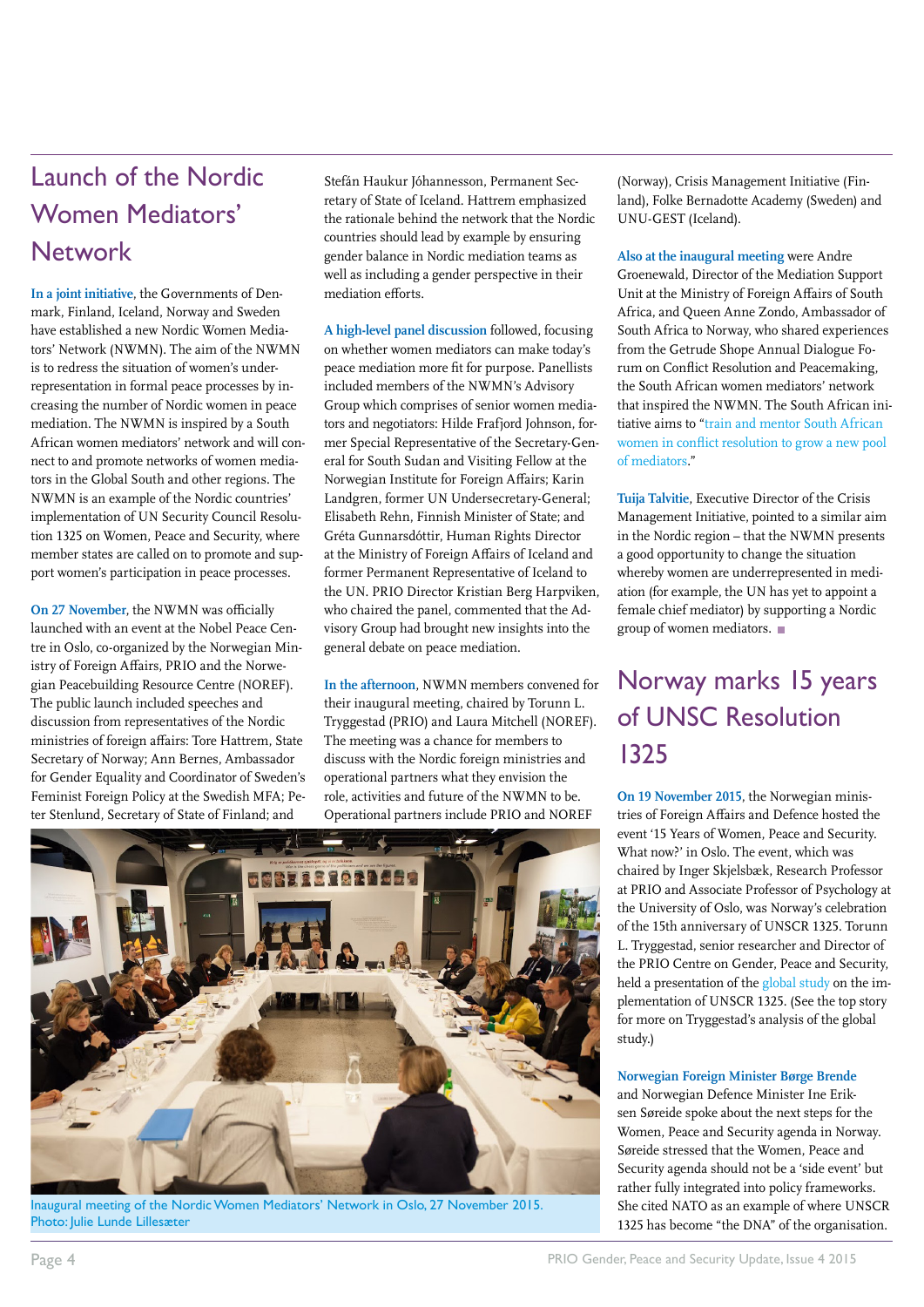**Two panel discussions** were organised. The first panel included director of the International Civil Society Action Network (ICAN) Sanam Anderlini, Norwegian Special Representative for South Sudan/Sudan Jens-Petter Kjemprud, Elisabeth Kristiansen from WILPF Norway and Gry Larsen from Care Norway. Panellists discussed how to ensure women's political participation in transitions from war to peace. Larsen suggested linking the context of Women, Peace and Security to the overall gender equality agenda.

**The second panel** included Wenche Fone from the Norwegian Refugee Council, Shyamala Gomez from FOKUS, Mads Harlem from the Norwegian Red Cross and Major Tormod Overland from the Norwegian Armed Forces and former gender advisor for NATO in Afghanistan. This panel discussed how to meet the protection needs of women in conflict situations.

## International News

The UN Security Council (UNSC) held an open debate on Women, Peace and Security on 13 October 2015, during which the implementation of UNSC Resolution 1325 was reviewed and a new Resolution 2242 (2015) adopted.

The Global Study reviewing the implementation of UNSC Resolution 1325 on Women, Peace and Security was launched at UN headquarters in New York on 14 October. The study is available to [read online a](http://peacewomen.org/node/93026)nd the launch event can be watched [here.](http://wps.unwomen.org/en/highlights/global-study-release)

The Women's International League for Peace and Freedom (WILPF) held a [Peace Forum](http://wilpf.org/what-is-the-peace-forum/) from 28- 30 October to mark 15 years of UNSC Resolution 1325 where participants looked for strategies to strengthen implementation of the Women, Peace and Security agenda.

The Swedish Ministry of Foreign Affairs has published an action plan on feminist foreign policy for 2015-2018. It includes six focus areas for 2016 relating to human rights; physical, psychological and sexual violence; participation in conflict prevention, resolution and peacebuilding; political participation and influence in society; economic rights and empowerment; and sexual and reproductive health and rights. It is available online

(in Swedish).

The Institute of Development Studies UK released an updated [Eldis Gender Resource Guide](http://www.eldis.org/go/topics/resource-guides/gender/monthly-collections/engaging-men-and-boys-for-gender-equality#.VnKH__krLcv)  on 16 November, which features recent research getting men and boys engaged in gender equality issues.

The Nobel Women's Initiative and the International Campaign to Stop Rape & Gender Violence in Conflict organized a delegation of experts to visit the Balkans and Germany on 16-20 November to meet Syrian refugee women as part of the initiative [Opening Borders: #WomenRefugee](http://nobelwomensinitiative.org/our-blogs/opening-borders-womenrefugeeswelcome/?ref=18&ref=281)[sWelcome](http://nobelwomensinitiative.org/our-blogs/opening-borders-womenrefugeeswelcome/?ref=18&ref=281). The purpose was to highlight the experiences of women refugees and call on leaders to address their specific needs.

## News from **Norway**

Norwegian Institute of International Affairs (NUPI) held the seminar 'UN at 70: Peace and Security' on 25 October with presentations of findings from this year's three peace and security reviews: UNSC Resolution 1325 on Women, Peace and Security; UN peace operations; and UN peacebuilding architecture. Watch the presentations [here.](http://www.nupi.no/Arrangementer/2015/FN-70-aar-Fred-og-sikkerhet)

#### The Norwegian Women's Voluntary Defence

Association (Kvinners Frivillige Beredskap, KFB) in cooperation with Nettverk for Kvinnelig Befal [Network for Women in the Forces] and Norges Lotteforbund [Norwegian Women's Defence League] held the 'Kvinnekonferansen 2015 [Conference on Women 2015]' in Oslo on 11 November, looking at what has happened in the 15 years since UN Security Council Resolution 1325 on Women, Peace and Security was adopted.

The Norwegian Ministries of Foreign Affairs and Defence hosted the event '15 Years of Women, Peace and Security. What now?' on 19 November (see separate story).

The International Day for the Elimination of Violence against Women, 25 November, was marked by a march in central Oslo calling for the protection of women seeking refuge from violence from both inside and outside Norway.

The Nordic Women Mediators' Network

(NWMN) was launched in Oslo on 27 November with an event co-organised by PRIO, NOREF and the Norwegian Ministry of Foreign Affairs (see separate story).

CARE Norway held the seminar '[Joining Forc](http://www.care.no/joiningforces)[es: How to engage men for women's rights](http://www.care.no/joiningforces)  [and gender equality'](http://www.care.no/joiningforces) in Oslo on 7 December. A workshop on the same theme was also held on 8 December.

The Norwegian Agency for Development Cooperation (Norad) held the '[Norad Conference 2015:](http://www.norad.no/aktuelt/norad-konferansen/noradkonferansen2015/slik-blir-norad-konferansen-2015/) [Women's Rights and Gender Equality](http://www.norad.no/aktuelt/norad-konferansen/noradkonferansen2015/slik-blir-norad-konferansen-2015/)' in Oslo on 9 December. Themes included the women, peace and security agenda and achieving inclusive peace; including men in the gender equality agenda; and the status of women's rights and gender equality 20 years after the [Beijing Decla](http://beijing20.unwomen.org/en/about)[ration and Platform for Action](http://beijing20.unwomen.org/en/about).

## News from PRIO

A PRIO seminar on 'Extending the Boundaries of Transitional Justice' was held on 2 December with guest speaker Harvey Weinstein, Professor at the Human Rights Center, University of California Berkeley, and moderated by PRIO's Inger Skjelsbæk.

PRIO's Research School on Peace and Conflict held the PhD course Beyond Transitional Justice: [From the Individual to the Community o](http://www.peaceconflictresearch.org/Courses/Course/?x=1103)n 2-4 December. The course is organized by Inger Skjelsbæk, PRIO Research Professor and Associate Professor of Psychology at the University of Oslo, together with Nora Sveaass, also Associate Professor of Psychology at the University of Oslo.

A PRIO seminar was held on 1 December to present findings from the PRIO project [Private](https://www.prio.org/Projects/Project/?x=1499)  [Islamic Charity and Approaches to Poverty](https://www.prio.org/Projects/Project/?x=1499)  [Reduction](https://www.prio.org/Projects/Project/?x=1499). PRIO Doctoral Researcher Kaja Borchgrevink presented findings from her PhD research on women, religion and development.

PRIO Senior Researchers Gudrun Østby, Siri Aas Rustad and Ragnhild Nordås visited the International Center for Advanced Research and Training (ICART) in Bukavu, Eastern DRC on 10-17 November where they conducted research capacity building training as part of the PRIO